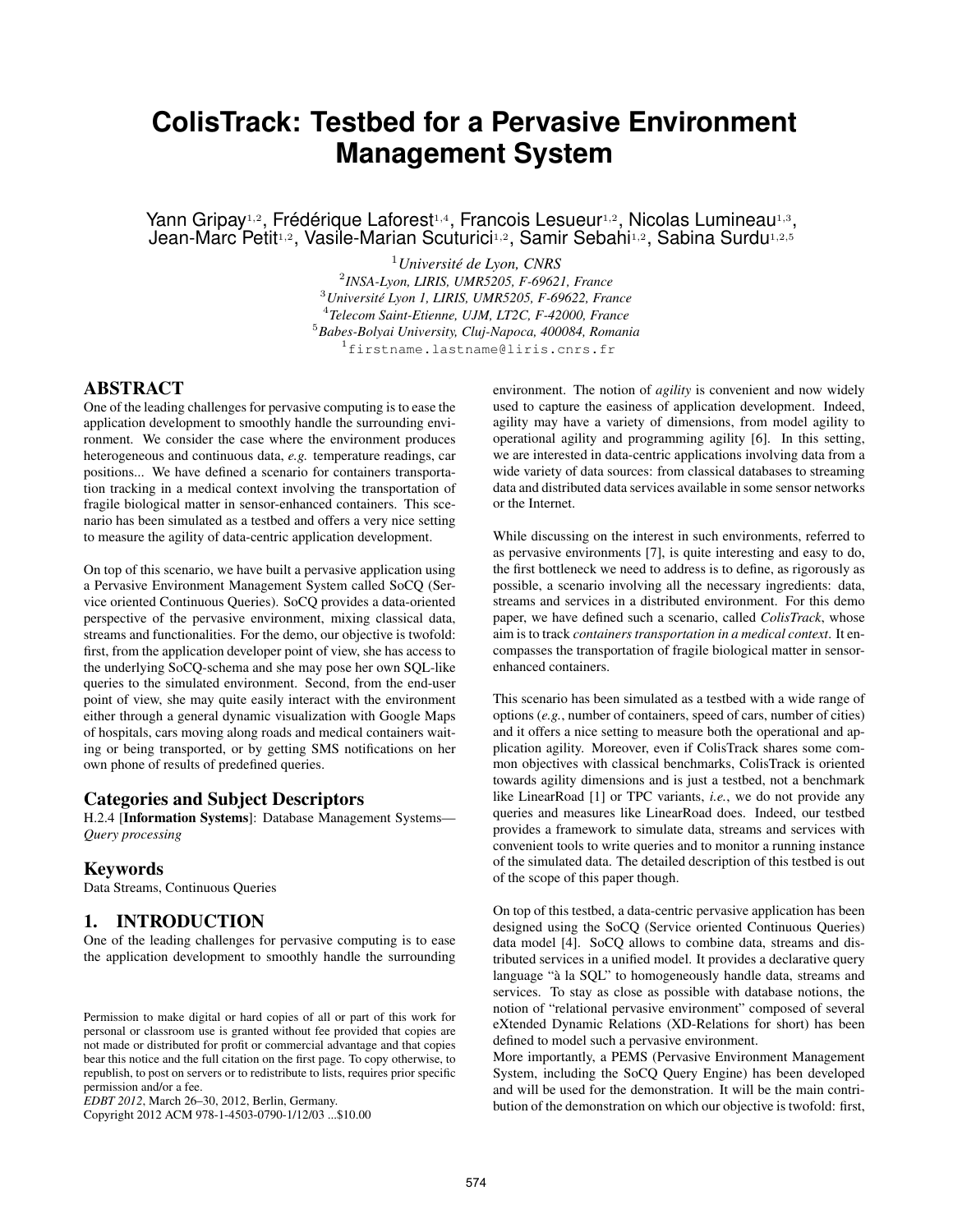from the application developer point of view, she has access to the underlying SoCQ-schema (mixing classical data, streams and services) and she may pose her own SQL-like queries to the simulated environment. Second, from the end-user point of view, she may quite easily interact with the environment either through a general dynamic visualization with Google Maps of hospitals, cars moving along roads or medical containers waiting or being transported, or by getting SMS notifications on her own phone of results of predefined queries.

The interesting point of the demonstration is a real Google Maps view of Lyon, Turin, Zurich and Geneva with animated cars transporting medical containers and a real-time interaction with the person who will attend the demo: she will receive an SMS on her phone notifying temperature problems on the containers she wants to track (see Fig. 3).

To the best of our knowledge, the scenario, the simulation of the scenario and its convenient visualization is a contribution per se for data-centric pervasive applications. Moreover, it points out the feasibility of the SoCQ data model introduced in [4] as a way to simplify the application development over distributed data sources, at the price of database design. Last but not least, the architecture has been thought as open as possible (see Fig. 1) to offer a platform to evaluate other systems, from classical DBMSs with ad-hoc programming to research prototypes (*e.g.*, [2, 5]).





# 2. COLISTRACK SCENARIO AND TESTBED 2.1 Motivating scenario: Medical Containers **Tracking**

Nowadays, more and more quality norms are specified in industrial tasks, in order to ensure a secure management of these tasks and avoid risks of failure. Respecting those norms is essential in specific domains like medical and pharmaceutical environments where people's lives are concerned. For instance, when a blood sample is taken at home or in a medical laboratory, the reliability of the results depends on the quality of the transportation. Our motivating scenario is about the transportation of fragile biological matter in sensor-enhanced containers. Quality criteria for biological matter transportation are defined by legislation. Blood, platelets, progenitor cells or organs are living matter which has to be quickly handled by technical biologists before some given deadline; they cannot tolerate too high or too low temperatures and cannot be shaken. As the



Figure 2: Medical container scenario

transported matter is alive, time out has to be considered to ensure its freshness.

During the container transportation, temperature, acceleration and time must be observed. The corresponding sensors are embedded in the container: a temperature sensor to verify temperature variations, an accelerometer to detect high acceleration or deceleration, a timer to control the deadline beyond which the transportation is unnecessary and a GPS to know the container position at anytime. Moreover, each container contains memory to store event logs.

The transportation is divided into succeeding steps, each step being ensured by a different transporter. At each step, the corresponding transporter is responsible for the container and has to monitor quality criteria. Sensors on the container can emit alerts that are forwarded to the responsible transporter.

For each step, a supervisor determines thresholds for the different quality criteria the container must meet. When a threshold is exceeded, the container sends a text message via SMS to the current transporter. A critical threshold specifies the bound that a criterion must not exceed (*e.g.*, some cells must not be exposed to more than 37°C). Then, a first transporter takes the responsibility for the container until taking over to the next transporter. Each validation step is done when a transporter takes the responsibility of the container. To validate the state of a container, the event log is read to detect any failure.

In this scenario (see Fig. 2), only little information is static and can be stored in classical databases: the medical containers descriptions, the transportation steps and transporters, the different thresholds. All other data in this environment are dynamically produced by distributed services and accessed through method invocations (*e.g.*, get current location) or stream subscriptions (*e.g.*, temperature notifications). Moreover, services can provide additional functionality like sending some messages (*e.g.*, by SMS) when an alert is triggered.

#### 2.2 Testbed and technology

The testbed implements the ColisTrack scenario as follows. On the server side running on Windows 2008 server, a simulation engine has been developed as a C# application. The different options to set up ColisTrack can be specified in a XML file, like the number of cars, the places they visit, the generation of medical containers, etc. The engine uses the GoogleMaps directions API REST Web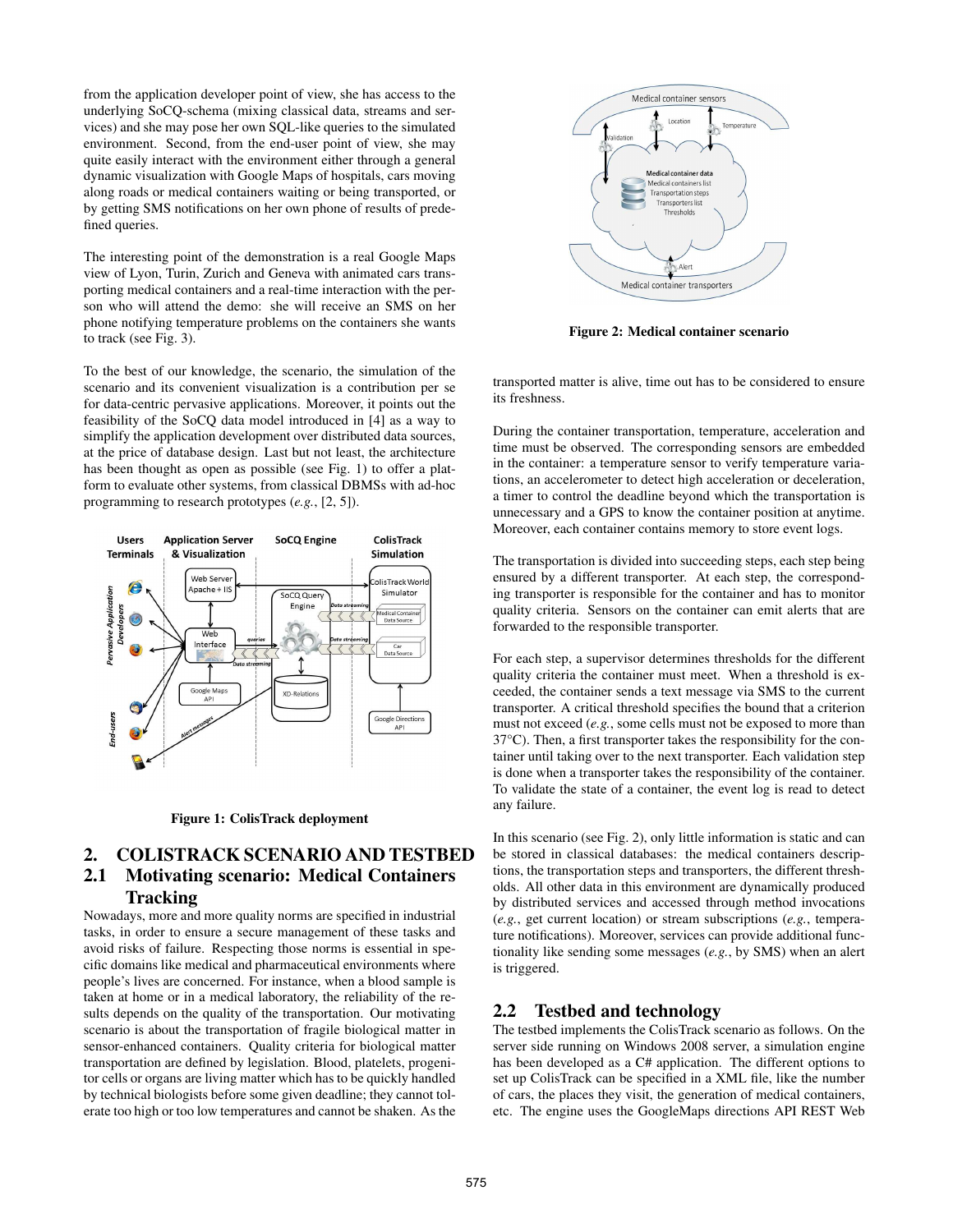Service<sup>1</sup>, in order to compute real routes of cars.

The user interface is implemented as a Web application that allows the visualization of the simulated ColisTrack environment. It runs on an Apache Web server and the server side is developed in PHP. On the client side, our web user interface is based on the GoogleMaps API to visualize the simulated ColisTrack on a map, and uses Ajax XML HTTP Request in order to load the simulated ColisTrack state from the server side. Several remote clients can connect simultaneously to the same simulated environment, by simply using their Web browser.

By using a REST/HTTP-based protocol, our framework enables the integration of data services independently of the operating system and of the used programming language. HTTP has been designed to work in a pull manner: the client sends a request to the server, waits for the response, processes the response and eventually closes the connection. In our approach, data services can also work in a push manner: the consumer connects to a data service and waits indefinitely to receive produced data. We simulate this kind of streaming using a permanently open HTTP connection between the consumer and the data service. The data service sends every newly produced tuple to the consumer and keeps the connection open.

Each data service is identified by an URL and accepts a set of operations via HTTP. The main operations are the following:

- Enumerate the resources published by the data service (methods, streams),

- Get the schema (input and output attributes) of a resource,

- Invoke a method or subscribe to a stream to retrieve data.

# 3. APPLYING SOCQ ON THE TESTBED

The PEMS implementing SoCQ is based on a distributed data access model which uses REST/HTTP data services and is therefore fully compatible with the testbed.

In the rest of this section, a quick overview of SoCQ is given, the interested reader should refer to [3, 4] for details. Then, a SoCQ schema of ColisTrack is proposed and the easiness of application development is shown through a couple of SoCQ queries.

#### 3.1 SoCQ overview

With SoCQ, the basic notion is called XD-Relation, which is basically a relation with some new features. (1) Its attributes can be either real or *virtual*. Virtual attributes represent input and output parameters of *service resources* that may receive some values through query operators. (2) Its schema can be further associated with *binding patterns* indicating which service resources are involved (with which input/output attributes). *Service identifiers* (*i.e.*, service URLs) are handled as data values of some predefined attributes. XD-Relations may be either finite (*i.e.*, like a standard relation) or infinite (*i.e.*, a data stream). Currently, binding patterns represent either invocations of a method resource or subscriptions to an output stream resource.

Standard relational operators have been redefined over XD-Relations and new operators dedicated to virtual attributes and binding patterns have been introduced. Among them, the *service discovery operator* can build XD-Relations that represent a set of available



Figure 3: ColisTrack Web Interface

services providing some required resources. For example, a XD-Relation SENSORS could be the result of such an operator and be continuously updated when new temperature sensor services become available and when previously discovered services become unavailable.

#### 3.2 SoCQ schema for ColisTrack

To perform our scenario, a set of XD-Relations has been defined and implemented within our PEMS. A description of the SoCQ schema is given in Fig. 4. Four XD-relations have been designed: 1) Car: cars are identified by a carID and their associated data services provide a GPS location stream (see Fig. 4.(a)).

2) MedicalContainer: medical containers are also identified by a mcID, and their associated data services provide temperature as a stream, and location, time to live and temperature again as methods (see Fig. 4.(b)).

3) SupervisorMobile: supervisors are associated with a messenger service in order to receive alert messages on their phone (see Fig. 4.(c)).

4) Supervise: it is a classical relation and associates some medical containers with supervisors (see Fig. 4.(d)).

The interplay between virtual attributes, services and binding patterns appears clearly for the first three statements. In order to automatically populate XD-relations Car, MedicalContainer and SupervisorMobile from a running testbed, we rely on the service discovery operator [4]. When new services are available in the simulation, tuples with the service URLs are inserted into the corresponding XD-Relations. Note that the database design principles to be used to devise such a schema are out of the scope of this paper.

# 3.3 SoCQ queries

Devising an application on top of ColisTrack is now as easy as writing a SQL-like query. Three examples are given in Fig. 5.

For instance, to track cars positions, we use a view called *carSuper*vision which is actually a stream defined as a simple SP query involving the binding pattern  $locationNotification$  (see query (a), Fig. 5). Detecting critical temperatures during the transportation of medical containers is also easy with a SPJ query: a view is created which provides a stream of tuples whenever some conditions are met, among them when the threshold is exceeded, and sends alert messages to supervisors (see query (b), Fig. 5). Classical one-shot queries can also be defined, for instance to get the current location of a medical container (see query (c), Fig. 5).

<sup>1</sup> http://code.google.com/apis/maps/